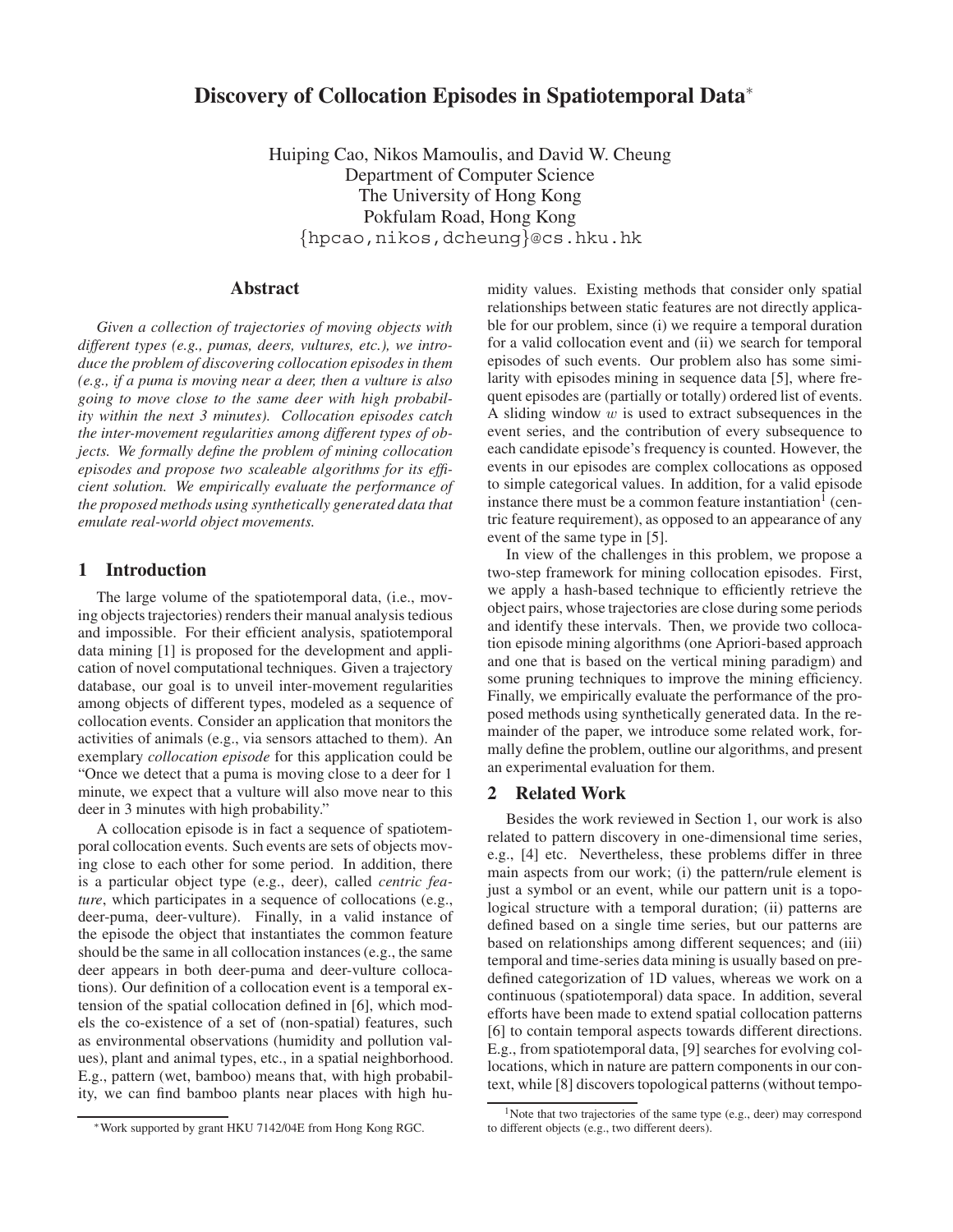ral order). Finally, a related piece of work to our problem is [3], where spatiotemporal pattern queries are proposed and studied. An intuitive example of such a query is "find the moving object that is close to location A at time  $t_1$ , and then moves to region C during time interval  $[t_3, t_4]$ ". The main differences of our work are (i) we automatically identify frequent patterns that relate the movement of objects, instead of posing explicit queries and (ii) our patterns relate two or more trajectories (that are feature instances), instead of searching for trajectories that follow a specific "route" specified by a temporal sequence of *static* regions.

## **3 Problem Definition**

This section formally defines the spatiotemporal collocation episodes by gracefully combining the concept of *episode* in event sequences and *collocation* in spatial databases.

#### **3.1 Spatiotemporal sequences and close subsequences**

A **spatiotemporal sequence**  $S$  is the trajectory of a moving object. Formally, it is an ordered list of location-time pairs  $(l_0, t_0), (l_1, t_1), \cdots, (l_{m-1}, t_{m-1})$  where  $t_i < t_j$  if  $i < j$  $(i, j \in [0, m))$ . The pair  $(l_i, t_i)$  denotes that the object was at location  $l_i$  at time  $t_i$ . In practice,  $l_i$  is a 2D position  $(x_i, y_i)$ , and  $t_i$  records the time represented in time units (e.g., one minute is a time unit). In the following discussion, the subscript of a location implicitly refers to its timestamp (i.e.,  $l_i$ ) implies the location at time  $t_i$ ).

Given  $n (n \ge 1)$  objects  $o_1, o_2, \dots, o_n$ , the trajectory of object  $o_i$  is denoted by  $S_i$ . Figure 1 plots three exemplary sequences  $S_P$ ,  $S_D$  and  $S_V$  (abbreviating  $S_{Puma}$ ,  $S_{Deer}$ , and  $\mathcal{S}_{Vulture}$ , respectively). For illustration purposes, we use 1D values to represent spatial locations, however, our discussion extends naturally to the multidimensional space.

A **subsequence** s of S is a list of continuous locationtime pairs of S:  $(l_{i_1}, t_{i_1}), (l_{i_2}, t_{i_2}), \cdots, (l_{i_n}, t_{i_n})$ , where for  $\forall j \in [1, q],$   $l_{i_j}$  is in  $\mathcal S$  and  $t_{i_j}+1=t_{i_{j+1}}.$  The starting (ending) time of s is denoted by  $s.t_s$  ( $s.t_e$ ). For a complete sequence S with m positions,  $S_t$ ,  $t_s = t_0$  and  $S_t$ ,  $t_e = t_{m-1} + 1$ .

**Definition 1** *A* **window** *is a time interval*  $[t_s, t_e)$ *. The time span (or length) of a window*  $[t_s, t_e]$  *is*  $t_e - t_s$ *. A window with time span* w *is called a* w*-window.*

**Definition 2** *A subsequence s is* **on window**  $[t_s, t_e]$  *if*  $s.t_s =$  $t_s$  and  $s.t_e = t_e$ . A subsequence is called a w-subsequence if *it is on a* w-window. Two subsequences  $s_i \in S_i$  and  $s_j \in S_j$ *are* **concurrent subsequences** *if they are on the same window.*



Figure 1: Example of trajectories and windows Figure 2: Collocation unit and episode

**Example**: Figure 1 shows two windows with time span 3:  $w1=[10, 13]$  and  $w2=[15, 18]$ . For  $S_D$ , the two subsequences on **w1** and **w2** are  $s_{D_1} = (3.5, 10), (4.3, 11), (5.0, 12)$  and  $s_{D_2} = (6.2, 15), (6.1, 16), (6.0, 17)$ . For  $S_P$ , the subsequence on **w1** is  $s_{P_1} = (2.5, 10), (3.6, 11), (4.6, 12),$  while on **w2** we have  $s_{V_2} = (6.7, 15), (6.5, 16), (5.2, 17)$  from  $S_V$ .  $s_{D_1}$  and  $s_{P_1}$  (also:  $s_{D_2}$  and  $s_{V_2}$ ) are concurrent subsequences.  $S_D$  is on window [9, 20) and has eight ( $t_e-t_s-w=$ 20−9−3) 3-subsequences, the second of which is on **w1**.

We define the closeness of two concurrent subsequences, using an *aggregate* function aggDist for their element-toelement distances. Typically,  $aggDist$  can be the maximum (max) or average (avg) of the component distances. Assuming that  $s_i$  and  $s_j$  are both on window  $[t_s, t_e)$ , and dist is some *atomic* distance function (e.g., Euclidean distance),  $maxDist(s_i, s_j) = max_{t_s \leq i_t = j_t \leq t_e} \{dist(l_{i_t}, l_{j_t})\}$ and  $avgDist(s_i, s_j) = \frac{\sum_{t_s \leq i_t = j_t \leq t_e} dist(l_{i_t}, l_{j_t})}{t_e - t_s}$ . A *distance threshold*  $\epsilon$  is used to model closeness:

**Definition 3** *Two concurrent subsequences*  $s_i$  *and*  $s_j$  *are* **close***, denoted by*  $close(s_i, s_j)$ *, if*  $aggDist(s_i, s_j) \leq \epsilon$ *.* 

**Example**: Assuming  $\epsilon = 2.5$  and  $aggDist = maxDist$ , the two concurrent subsequences  $s_{D_1}$  and  $s_{P_1}$  on window **w1** of Figure 1 are close to each other since for  $\forall i_t = j_t \in [10, 13)$ , the location pair  $l_{i_t} \in s_i$  and  $l_{j_t} \in s_j$  satisfies  $dist(l_{i_t}, l_{j_t}) \leq \epsilon$ .

### **3.2 Spatiotemporal collocations and episodes thereof**

Let  $\mathcal F$  be a set of moving object types (e.g., different animals). Given a database of object trajectories, the type (or *feature*) of an object  $o_i$  is denoted by  $type(o_i)$ , such that  $type(o_i) \in \mathcal{F}$ . In general, the number of objects n in the database can be larger than the number  $|\mathcal{F}|$  of types in  $\mathcal{F}$ ; i.e., more than one object may belong to the same object type.

**Definition 4** *A* **spatiotemporal collocation unit** g *(simply* unit*) is an undirected graph* (V,E) *where each vertex in* g.V *is an object type in* F*. The* **length** *of the unit* g *is the number of vertices*  $|g,V|$  *in it. Given a* **unit time span** w, a **valid instance**  $I_g$  *of unit*  $g = (V, E)$ *, where*  $V = \{f_1, f_2, \ldots, f_{|V|}\},$ *is a set of concurrent w-subsequences*  $\{s_1, s_2, \ldots, s_{|V|}\}$  *on a* window  $[t_s, t_e)$  *such that (i)*  $s_i$  *is of type*  $f_i$ ,  $(1 \leq i \leq |V|)$ *and (ii) if*  $(f_i, f_j) \in E$  *then*  $close(s_i, s_j)$ *.* 

The starting (ending) time of  $I_q$  is denoted by  $I_q.t_s$  ( $I_q.t_e$ ). For example, the two concurrent window trajectories  $s_{D_1}$  and  $s_{P_1}$  in Figure 1 is an instance of the collocation unit in Figure 2a, and the related window is [10, 13) (i.e., **w1**).

**Definition 5** *A* **spatiotemporal collocation pattern** *(or* **episode***)* P *is an ordered list of spatiotemporal collocation units:*  $g_1 g_2 \cdots g_\ell$  *where*  $\bigcap_{i=1}^{\ell} (g_i \cdot \hat{V}) \neq \emptyset$ *.* 

The object types in  $\bigcap_{i=1}^{\ell} (g_i \cdot V)$ , are called the *reference types (features)* of pattern P. The *length* of the pattern P is defined by  $\sum_{i=1}^{\ell} |g_i V|$ . A pattern with length k is called a k*-pattern*. In this paper, we only consider the case that  $|\bigcap_{i=1}^{\ell} (g_i.V)| = 1$ , and we denote the common (reference) object type as  $f_r$ . The reference object type  $f_r$  is also called the *centric feature* of the pattern. Thus, we can also represent a pattern in the form  $(f_r, g_1.V - f_r) \rightarrow \cdots \rightarrow (f_r, g_\ell.V - f_r)$ , where the underlined feature is the reference feature.

**Example:** Figure 2b shows a 4-collocation episode, indicating that when a deer and a puma are close during  $w = 3$ time units, a vulture will come close to this deer later. This episode's common feature is D and can also be represented by  $(\underline{D}, P) \rightarrow (\underline{D}, V)$ .

**Definition 6** *Given a maximum pattern time span* W*, a* **valid instance**  $I_P$  *for a pattern*  $P = g_1 g_2 \cdots g_\ell$ *, is a sequence of valid unit instances*  $I_{g_1}I_{g_2}\cdots I_{g_\ell}$  *such that (i) in all unit*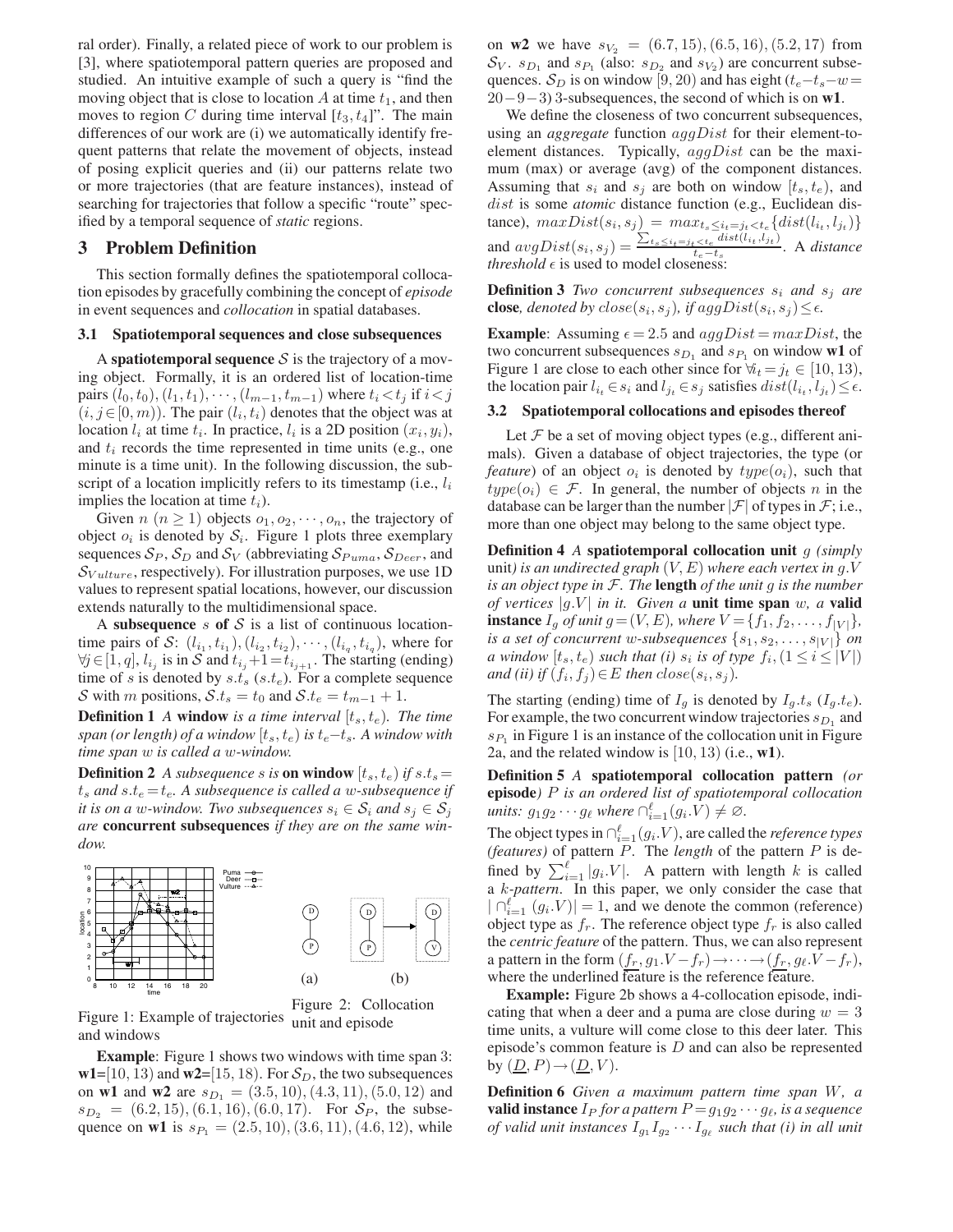*instances the reference feature*  $f_r$  *is instantiated by a subsequence of the same object sequence, (ii) for every*  $i < j$ ,  $I_{g_i}.t_e \leq I_{g_j}.t_s$ , and (iii)  $I_{g_\ell}.t_e-I_{g_1}.t_s \leq W$ .

**Example**: Let  $\epsilon = 2.5$ ,  $w = 3$ , and  $W = 8$ . In Figure 1, we can identify a valid instance of the episode of Figure 2b. In specific,  $s_{D_1}$  and  $s_{P_1}$  ( $s_{D_2}$  and  $s_{V_2}$ ) instantiate the first (second) unit of the pattern. In addition,  $s_{D_1}$  and  $s_{D_2}$  instantiate the common feature  $D$  in both units and they are parts of the same trajectory. Furthermore,  $I_{g_1} \tcdot t_e < I_{g_2} \tcdot t_s$ , since the end point of **w1** is before **w2**. Finally,  $I_{g_2} \tcdot t_e - I_{g_1} \tcdot t_s = 18-10 ≤ W$ .

Given the maximal episode time span  $W$ , we say that a W-window  $[t_s, t_e]$  *covers* a pattern instance, if the time span of the instance  $[I_{g_1}.t_s, I_{g_\ell}.t_e)$  satisfies  $t_s \leq I_{g_1}.t_s$  and  $I_{q_\ell}, t_e \leq t_e$ . We use  $|I_P|$  to denote the number of Wwindows, which cover at least one instance of pattern P.

**Definition 7** Pattern  $P = g_1 g_2 \cdots g_p$  is a **superpattern** of  $P' = g'_1 g'_2 \cdots g'_q$  if (i)  $P.f_r = P'.f_r$  and (ii) there exists q  $u$ nits  $g_{i_1} g_{i_2} \cdots \hat{g}_{i_q}$   $(1 \leq i_j < i_{j+1} \leq p, 1 \leq j < q)$  of *P* such *that*  $g'_j \cdot V \subseteq g_{i_j} \cdot V$  *and*  $g'_j \cdot E \subseteq g_{i_j} \cdot E$  *for*  $\forall j \in [1, q]$ *. P' is a* **subpattern** *of* P*.*

For Example,  $P = (\underline{A}, B, C) \rightarrow (\underline{A}, C, D) \rightarrow (\underline{A}, E)$  is a superpattern of  $P' = (\underline{A}, B) \rightarrow (\underline{A}, C, D)$ 

To measure the interestingness of a collocation episode, we use the reference type as the key factor since it does not make sense to overcount the same instance of the reference feature (e.g., deer) with different instances of the other object types (e.g., puma, vulture) in the pattern. In addition, we consider all possible time windows  $W$ , where the pattern may appear.

**Definition 8** *The frequency of a pattern* P *with reference object type*  $f_r$  *is*  $fr(P, w, W) = \frac{|I_P|}{\sum_{type(o_i) = f_r} |win|}.$ 

Here, win is the total number of W-subsequences in all  $S_i$ -s where  $type(o_i)=f_r$ .

Let  $min\_sup$  be the minimum frequent threshold that the users are interested, one pattern  $P$  is frequent if  $fr(P, w, W) \geq min\_sup.$ <br>**Problem Definition:** 

Given a database of trajectories  $S_1, \dots, S_n$  of n moving objects, each with  $type(o_i) \in \mathcal{F}$ , discover all the frequent spatiotemporal collocations, subject to  $\epsilon$ , a closeness duration window length w, a maximum pattern window length  $W$ , and a frequency threshold  $min\_sup \in [0, 1)$ .

## **4 Algorithms**

To find the collocation episodes, the main tasks are: (i) identify the types of objects that move closely to each other, and (ii) find on which  $W$ -windows this closeness is observed.

### **4.1 Finding close subsequences**

The first mining phase aims at discovering object pairs of different types  $(f_i, f_j)$  that have close concurrent subsequences. The ultimate objective is to identify the collocation units that may form longer episodes. For this, we scan each  $S_i$  of type  $f_i$  to identify its w-subsequences that are close to object subsequences of different type  $f_j$ ,  $j \neq i$ . We store the starting position  $t_s$  of each such window  $[t_s, t_s + w]$  along with the set of object types close to  $S_i$ , during  $[t_s, t_s + w)$ . Eventually, each trajectory  $S_i$  is converted to a *feature* sequence of the form  $S_i^f = \{ \langle F_1, t_1 \rangle, \langle F_2, t_2 \rangle, \dots, \langle F_m, t_m \rangle \},\$ 

where  $F_s$  is the set of object types other than  $f_i$  close to the w-subsequence of  $S_i$  that starts at time  $t_s$ .

A naive method for the computation of  $S_i^f$  for each  $S_i$ , is to scan all the other sequences in order to identify the windows and feature-sets in each  $S_i^f$ . We now present a hashbased technique that achieves this goal in two database scans only and is shown in Figure 3. In the first pass, all data are hashed to a 3D grid in the trajectory space (Line 1), where  $\mathcal G$  and  $\mathcal T$  are the projected length of each cell on spatial and temporal dimension, and are chosen to be  $\epsilon$  and w respectively. Then, the algorithm performs a pass over the hashed data by examining only one hyperplane of cells at a time, corresponding to a  $w$ -period. For each cell  $gc$ , the neighboring cells in the spatial dimensions having the same temporal coordinates as gc are examined. In the 2D example of Figure 4, for cell *qc*, starting at time  $t_s$ , and for the trajectory  $S_i$ (partially) inside  $gc$ , the (shaded) cells are checked for possible containment of subsequences which are partially close to  $S_i$ . Note that  $S_j$  is close to  $S_i$  at time  $t_s+2$ , which means that this closeness relationship can be extended to a subsequence closeness in cells of time span  $[t_s+w, t_s+2w)$ . Thus, the algorithm for each  $S_i$  *buffers* such partially close subsequences that can be extended to  $S_i^f$  elements. When the next hyperplane of cells is examined, the partial closeness results are examined for potential extension and inclusion to  $S_i^f$ , along with generation of new partial results. The sorting of cell contents by time facilitates the fast identification and extension of partial closeness results, in a merge-join fashion.

Algorithm **getFS**( $S_1, \dots, S_n, \mathcal{D}, w$ )<br>1. impose a spatiotemporal  $G \times G$ 1. impose a spatiotemporal  $G \times G \times T$  grid;<br>2. hash all locations of  $S_1, \dots, S_n$  to cells; 2. hash all locations of  $S_1$ ,  $\cdot$ <br>3. **for** every cell *qc* in the gri 3. **for** every cell  $gc$  in the grid,<br>4. sort locations in  $gc$  accor 4. sort locations in gc according to their time;<br>5. initialize a (partial results) buffer  $huf_x$  for  $S_x$ : 5. initialize a (partial results) buffer  $bu f_i$  for  $S_i$ ;<br>6. **for** each timestamp  $t_e$ , multiple of w 6. **for** each timestamp  $t_s$ , multiple of w<br>7.  $\mathbb{G}\mathbb{C}$  := cells with time interval  $[t_s]$ . 7. GC := cells with time interval  $[t_s, t_s+w)$ ;<br>8. for each timestamp  $t \in [t_s, t_s+w)$ 8. **for** each timestamp  $t \in [t_s, t_s + w)$ <br>9. **for** each grid cell  $gc \in \mathbb{GC}$ 10. find location pairs  $(l_{i_t}, l_{j_t})$  within  $\epsilon$ ;<br>
11. extend  $bu f_i$  and  $bu f_j$  for each pair;<br>
12 **if**  $S \cdot$  in  $bu f_j$  is close for at least  $u$ . 12. **if**  $S_j$  in  $buf_i$  is close for at least w<br>13. **add**  $(f_i, t-w+1)$  to  $S_i^f$ ; 13. add  $(f_j, t-w+1)$  to  $S_i^T$ ;<br>
14. **if**  $S_i$  in  $buf_j$  is close for at least w 15. add  $(f_i, t-w+1)$  to  $S_j^J$ ; *time space İ w Si Sj gc t s*

Figure 3: Hash-based computation of close feature sets

Figure 4: Example of hashing

#### **4.2 Discovery of collocation episodes**

In this section, we show two algorithms to discover frequent collocations, based on different usage of the transformed sequence of feature sets.

#### **4.2.1 Pattern extraction from sequences of feature sets**

The first algorithm **Apriori** shown in Figure 5 finds the collocations level-by-level. It takes as input the close feature sets  $S_i^f$  found for each  $S_i$ , the minimum frequency mincnt  $f_f$  $(= min\_sup \times |win|)$  for an episode to be frequent. First, the  $S_i^f$ 's are partitioned to  $|\mathcal{F}|$  groups, one for each different  $f_i \in \mathcal{F}$ . Thus, the group  $\mathbb{S}_{f_r}$ , for feature  $f_r$  is used to find the patterns, having  $f_r$  as their reference feature. We note that the apriori property holds for frequent episodes, i.e., if  $P'$  is a superpattern of P, then  $fr(P, w, W) \leq fr(P', w, W)$ . In this algorithm, when we measure the length of a pattern, we exclude the reference feature  $f_r$  from the units, since it is implicit. For example, a 3-candidate  $(f_i) \rightarrow (f_j, f_k)$  represents a real 5-candidate  $(f_r, f_i) \rightarrow (f_r, f_j, f_k)$ .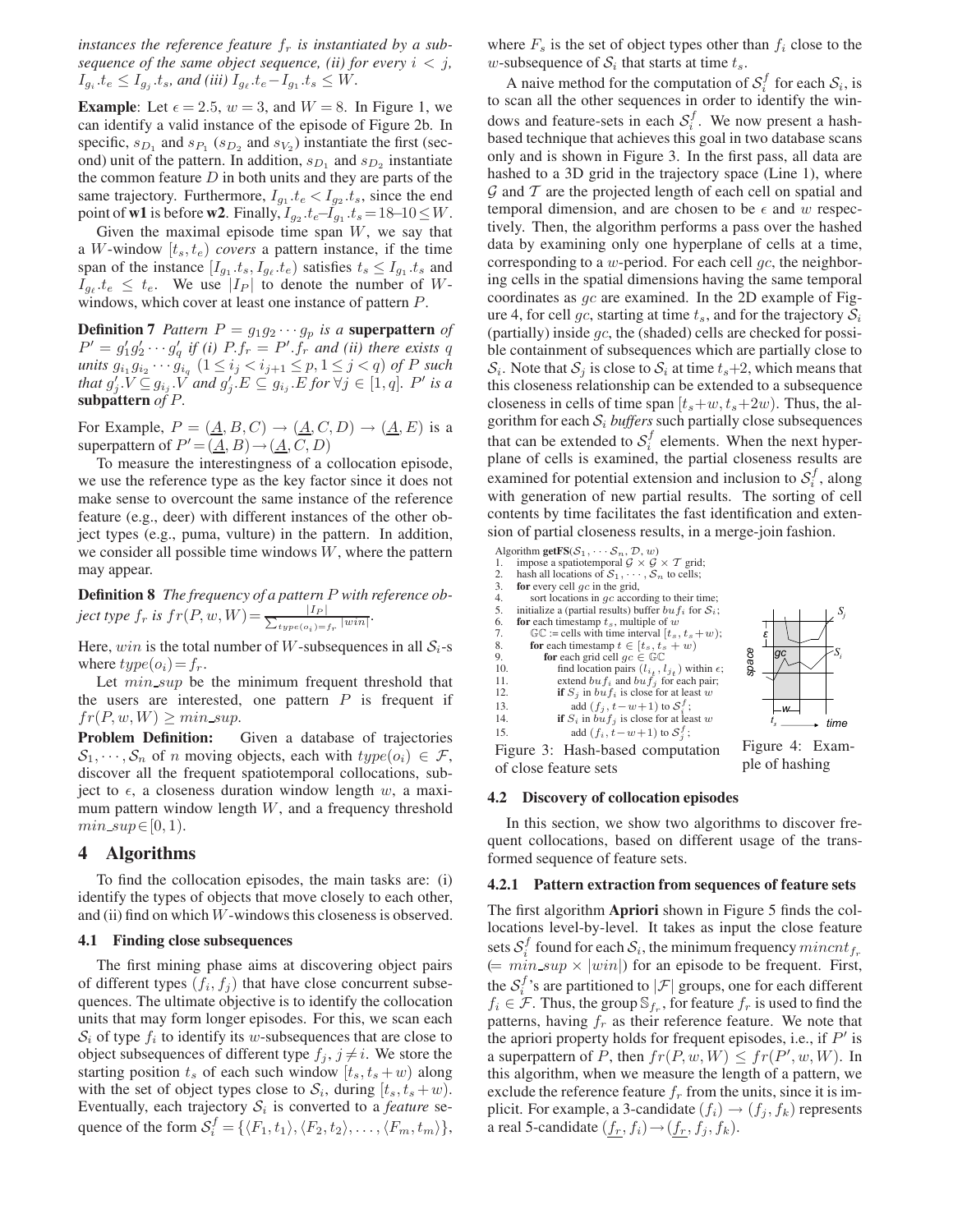Function gen-cand, used to generate the  $\ell$ -candidates from  $(\ell - 1)$ -patterns, is exactly as that in sequential pattern mining [7], so we will not discuss it in detail. The

| Algorithm Apriori( $\mathcal{S}_{f_r}, W, mincnt_{f_r}$ )<br>$L_1$ := frequent 1-patterns; $\ell$ := 2;<br>1.<br>while $(L_{\ell-1} \neq \emptyset)$<br>2.<br>3.<br>$C_\ell$ := gen_cand( $L_{\ell-1}$ );<br>for each $S_i^f \in \mathbb{S}_{fr}$<br>4. | Algorithm $MJ(S_{fr}, W, mincnt_{fr})$<br>generate $ITList_{fr}(f_j)$ for each $(f_j)$ ;<br>1.<br>use $ITList_{fr}(f_i)$ to generate $L_1$ ;<br>2.<br>3.<br>$\ell := 2$ :<br>while $(L_{\ell-1} \neq \emptyset)$<br>4.<br>5.<br>$C_\ell$ := gen_cand( $L_{\ell-1}$ );<br>6. for each $P \in C_{\ell}$<br>7.<br>$ITList_{f_r}(P)$ := |
|---------------------------------------------------------------------------------------------------------------------------------------------------------------------------------------------------------------------------------------------------------|-------------------------------------------------------------------------------------------------------------------------------------------------------------------------------------------------------------------------------------------------------------------------------------------------------------------------------------|
| slide_window $(C_{\ell}, \mathcal{S}_{i}^{f}, W)$ ;<br>5.<br>6.<br>$L_\ell \coloneqq \{P \in C_\ell  $<br>$P.count > mincnt_{f_m}$ ;                                                                                                                    | <b>M.J</b> count cand( $P, W$ );<br>8.<br>$L_{\ell} \coloneqq \{ P \in C_{\ell} \}$                                                                                                                                                                                                                                                 |
| 7.<br>$\ell := \ell + 1$ :<br>8.<br><b>return</b> $L := \bigcup_{\ell} L_{\ell}$ ;                                                                                                                                                                      | $P_{count} > mincnt_{f_r};$<br>$\ell := \ell + 1$ :<br>9.<br>10. return $L := \bigcup_{\ell} L_{\ell}$ ;                                                                                                                                                                                                                            |
| Figura 5. Apriori hosad ol                                                                                                                                                                                                                              |                                                                                                                                                                                                                                                                                                                                     |

Figure 5: Apriori-based algorithm

Figure 6: Merge join algorithm

patterns excluding the reference features are similar to the sequential patterns in transactional databases [7]. However, counting the support of our patterns is different, since we consider all positions of a sliding window, whereas for sequential patterns each transaction sequence contributes one or none to a sequential pattern (depending on whether the sequence is a superpattern of it or not). Function **slide window** is used to count  $|I_c|$  (the number of windows that contain valid instances of c) for each candidate  $c \in C_{\ell}$  from a transformed sequence  $S_i^f \in \mathbb{S}_{f_r}$ . In brief, the idea is to slide a *W*-window over  $S_i^f$  to get a subsequence of feature sets. For each subsequence  $s$  on a  $W$ -window, we find the candidates that have a valid instance, which is covered (i.e., supported) by s, and increase their *count*. Sliding window counting for event episodes has also been proposed in [5], however, the valid instances in our case are more difficult to count, because of the constraint that one collocation unit instance should end before the beginning of the next one (see condition (ii) in Definition 6). For example, assuming  $w=3$  and  $\mathcal{S}_i^f=\{ \langle (f_1,f_2),10\rangle, \langle (f_1,f_3),11\rangle, \langle (f_4),14)\rangle \},$ pattern  $c_1 = (f_1, f_2) \rightarrow (f_4)$  is supported by  $S_i^f$ , but pattern  $c_2 = (f_1, f_2) \rightarrow (f_3)$  is not, since  $f_3$  is close to the reference feature at time 11, which is before the end of  $f_2$  (10+w=13). In simple words, in a valid pattern instance, the collocation unit instances should not overlap in time.

**Optimizing the support counting** While sliding a Wwindow over the transformed sequence, if the subsequence of  $S_i^f$  covered by the window remains the same compared to the previous window position, the set of candidates supported by the window does not change. As a result, we examine only positions of the  $W$  window, where either  $(i)$ a feature-set  $F$  is included in the window for the first time or (ii)  $F$  ceases to be included in the window (compared to the previous position). E.g., let  $w = 3$ ,  $W = 8$ , and  $S_i^f =$  $\{ \langle (f_1, f_2), 10 \rangle, \langle (f_1, f_3), 11 \rangle, \langle (f_4), 14 \rangle \rangle \}.$  Since only three windows, [5, 13), [6, 14), [9, 17), correspond to the *event* of a feature-set entering the sliding window, and two windows, [11, 19), [12, 20), correspond to the *event* that a feature-set leaves the window, we just need to examine these five windows. Each feature-set  $\langle F_i, t_i \rangle \in S_i^f$  affects two positions of window  $[t_s, t_e)$ ; the one with  $t_e = t_i + w$  (where  $F_i$  enters the window) and the one with  $t_s = t_i + 1$  (where  $F_i$  leaves it). As a result, the cost of examining a feature-set sequence  $S_i^f$  becomes proportional to  $|S_i^f|$ , instead of the number of window positions (which normally is much larger).

Figure 7 shows in detail this optimized counting method

applied for each  $S_i^f$ . To avoid overcounting a pattern having more than one instance at a window position, when we detect a valid instance, we add to its support only for the window positions, where previous instances are not valid. For this, we maintain a variable *c.last* for each candidate (initialized to  $-1$ ), indicating the last known position of W, having an instance of c. In addition, the algorithm keeps track of the feature-sets  $fs$  contained in  $W$ . Whenever a feature-set  $F$ exits the sliding window, it is removed from  $fs$ . If a new  $F$ enters  $fs$ , we search for candidates for which the last unit is instantiated by some features in  $F$  (instances not affected by  $F$  are identified at earlier positions of  $W$ ). I.e., only candidates, for which the features in the last unit are all contained in  $F$ , are checked for instantiation. For each candidate, if we detect a valid instance at the current window position, we look for the pattern instance with the latest starting time  $I_{q_1}.t_s$ . The support of the candidate is then updated with the number of window positions  $I_{g_1}.t_s-t_s+1$ , during which the pattern instance remains valid (when  $t_s > I_{q_1} .t_s$ , the instance becomes outdated). Finally, if some window positions were already counted due to the last detected pattern for  $c$ , i.e., if  $c-last \geq t_s$ , then we add  $I_{q_1}.t_s$ – $c-last$  to  $c.count$  (instead of  $I_{q_1}.t_s-t_s+1$ , in order not to overcount the specific candidate.

```
Function slide_window(C_{\ell}, S_i^J, W)<br>1. for each candidate c
1. for each candidate c<br>2. c<math>. last := -1: c.
2. c.last := -1; c.count := 0; fs := \emptyset;<br>3. slide a [t_s, t_s) W-window over S_t^f3. slide a [t_s, t_e) W-window over S_i^J<br>4. if some feature set F \in f s becomes outdated
5. f s := fs - F;<br>6. if some feature set
6. if some feature set F enters the window<br>7. fs := fs + F;
7. fs := fs + F;<br>8. for each candid
8. for each candidate c find instance of c
9. find instance of c with I_{g_\ell} instantiated by F<br>10. and largest possible I_{g_1}, t<sub>s</sub>;
 10. and largest possible I_{g_1}.ts;<br>
11. if there exists such an instance<br>
h := \min\{I_{g_1} \cdot t_s - t_s + 1, I_{g_1} \cdot t_s - c \cdot last\};<br>
12. a \cdot \text{count} + b \cdot \text{count}13. c.count := c.count+h;14. c.\mathit{last} \coloneqq I_{g_1} .t_s;
```
Figure 7: Optimized support counting

#### **4.2.2 Pattern extraction by joining instances of patterns**

Our second algorithm follows the vertical mining paradigm. Instead of scanning the  $S_i^f$  lists multiple times, while generating and counting candidates level-by-level, we keep track of the details about the instances of the patterns and join them to produce the instances of their superpatterns.

Figure 6 shows a pseudocode for this **merge join** (**MJ**) algorithm. First (Line 1), we scan the  $S_i^f$  lists, to produce the *instance lists* (ITLists) of all 1-patterns. For each reference feature  $f_r$ , all  $S_i^f \in \mathbb{S}_{f_r}$  produce the instances of 1patterns having  $f_r$  as reference feature. Consider a featureset  $\langle F_i, t_i \rangle \in S_i^f$ . For each feature  $f_j \in F_i$  an element  $(o_i, t_i)$  is added to list  $ITList_{f_r}(f_i)$ , indicating that there is an object of feature  $f_i$  close to object  $o_i$  of feature  $f_r$ at time window  $[t_i, t_i + w)$ . By sliding a window W over  $ITList_{f_r}(f_i)$ , we can compute the supports of the 1-pattern  $(f_i)$  referencing  $f_r$ . The IT lists are then used to find the frequent 1-patterns  $L_1$  (Line 2 of the algorithm).

For counting the instances of a longer candidate pattern P (procedure **MJ count cand**), we slide a W-window along the two ITLists of the two subpatterns  $P_1$  and  $P_2$  that generate P, and merge-join the lists to create  $ITList_{f_r}(P)$ . For every position t of W, such that  $ITList_{f_r}(P_1)$  and  $ITList_{f_r}(P_2)$  contain entries of the same  $o_i$  and these en